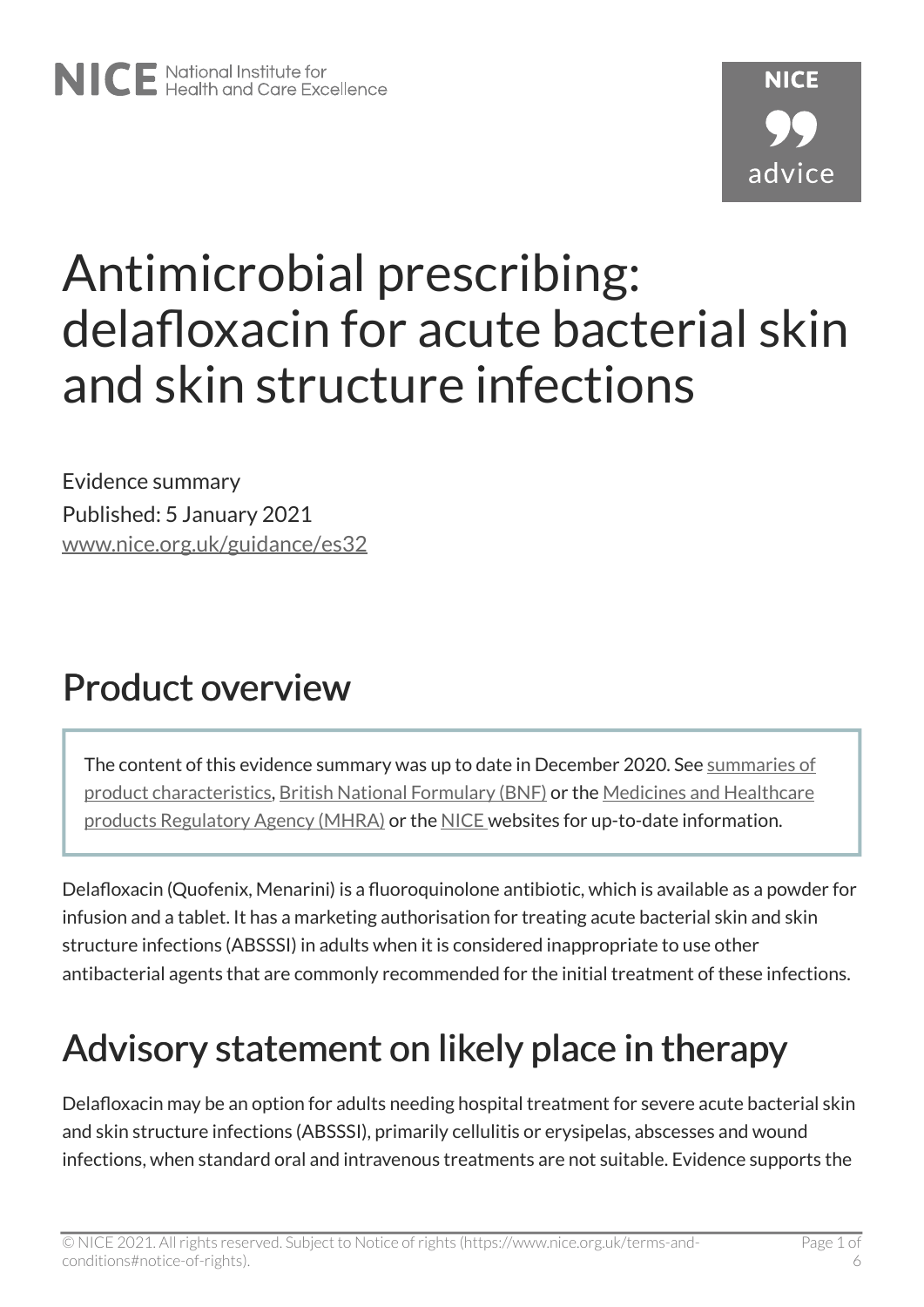use of intravenous delafloxacin in these circumstances, with a switch to oral treatment after 3 days if possible. Take account of local antimicrobial resistance and seek specialist microbiological advice. Follow the recommendations on new antimicrobials in the [NICE guideline on antimicrobial](https://www.nice.org.uk/guidance/ng15)  [stewardship](https://www.nice.org.uk/guidance/ng15).

#### Rationale

The [European Public Assessment Report \(EPAR\) for delafloxacin](https://www.ema.europa.eu/en/medicines/human/EPAR/quofenix) states that most ABSSSI remain susceptible to penicillin and beta-lactam antibiotics, but antibiotic resistance is becoming more common. ABSSSI can be caused by several pathogens, with gram-negative and anaerobic pathogens found alongside gram-positive organisms, particularly in people with comorbidities and those previously treated with antibiotics.

Two phase 3 randomised controlled trials in over 1,500 adults with ABSSSI attending non-UK hospitals found that delafloxacin was non-inferior to vancomycin plus aztreonam for reducing lesion size (erythema) by at least 20% after 48 hours to 72 hours, and resolving signs and symptoms at 14 days.

One of the studies investigated intravenous delafloxacin only and the other investigated intravenous delafloxacin for 3 days followed by oral delafloxacin. There is no direct evidence to support using the oral formulation alone. Delafloxacin has not been compared with other treatments in phase 3 studies.

The infections treated in the studies were cellulitis or erysipelas, abscesses and wound infections. The mean erythema size of the lesion was around 300 cm $^2$  or more in both studies and participants had at least 2 signs of systemic infection, showing that the infections were severe.

Delafloxacin offers the potential for treating infections caused by gram-positive pathogens, including methicillin-resistant *Staphylococcus aureus*(MRSA), and gram-negative pathogens, without the need for combination therapy. It appears to be well-tolerated, but its full adverse effect profile is not yet known. In the [MHRA drug safety update in March 2019](https://www.gov.uk/drug-safety-update/fluoroquinolone-antibiotics-new-restrictions-and-precautions-for-use-due-to-very-rare-reports-of-disabling-and-potentially-long-lasting-or-irreversible-side-effects), the MHRA issued new restrictions and precautions for fluoroquinolone antibiotics because of very rare reports of disabling and potentially long-lasting or irreversible adverse effects affecting musculoskeletal and nervous systems. The EPAR states that the possibility of class effects of fluoroquinolones (such as tendon rupture) with delafloxacin cannot be excluded, although some data suggest a possible safety benefit of delafloxacin compared to other fluoroquinolones, in particular for QT prolongation and phototoxicity. Suspected adverse reactions associated with delafloxacin should be reported via the [Yellow Card Scheme](https://yellowcard.mhra.gov.uk/).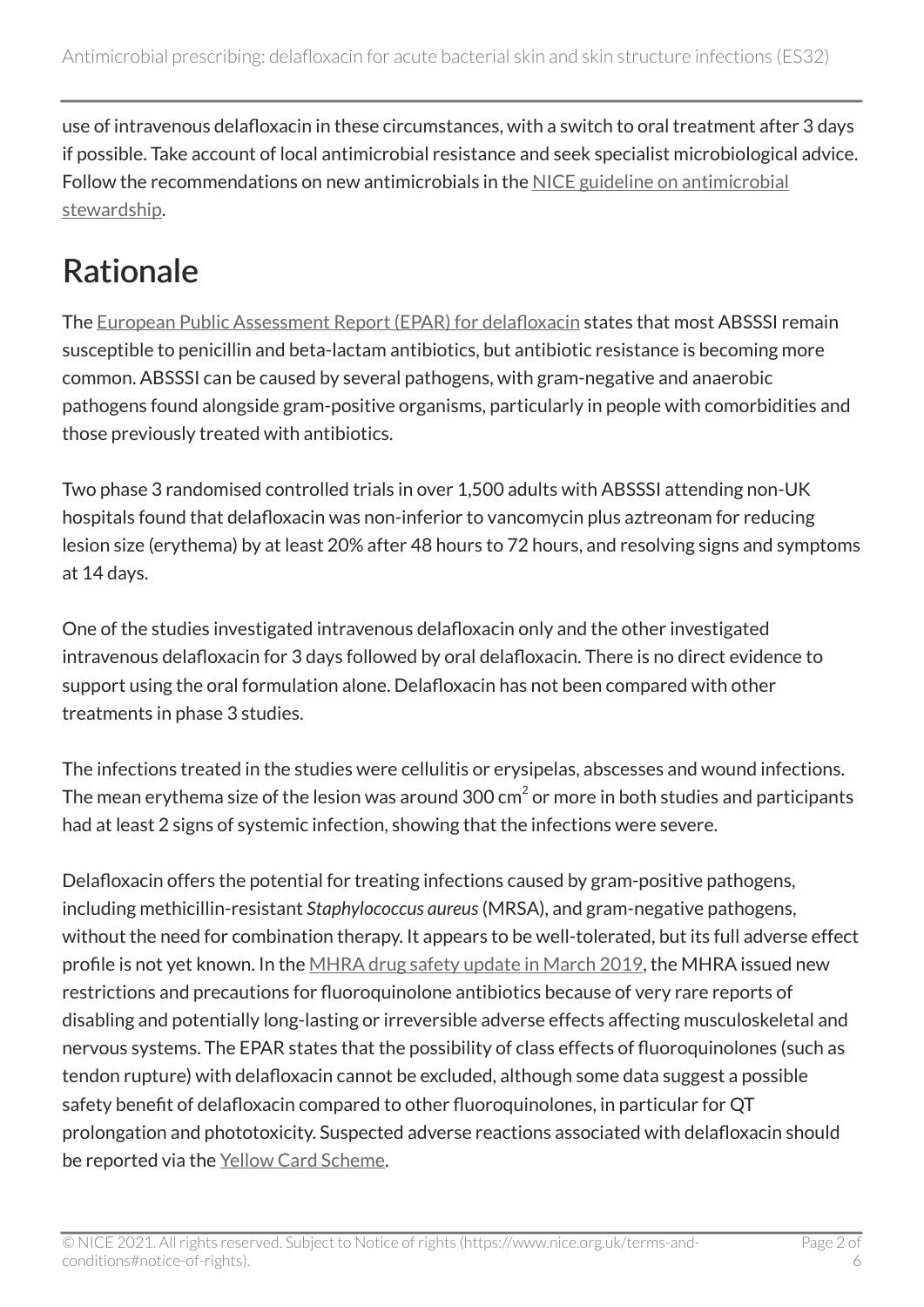The [NICE guideline on antimicrobial stewardship](https://www.nice.org.uk/guidance/ng15) makes recommendations on the effective use of new antimicrobials. Delafloxacin should be reserved for those people most likely to benefit from it, after specialist microbiological advice to help monitor use and limit antimicrobial resistance.

## Factors for decision making

#### Effectiveness and safety

Evidence was from 2 multicentre, randomised, double-blinded phase 3 studies, which compared delafloxacin monotherapy with vancomycin plus aztreonam for treating for acute bacterial skin and skin structure infections (ABSSSI) in adults with cellulitis or erysipelas, wound infection, major cutaneous abscess or burn infection (minimum surface area 75 cm $^2$ ) and at least 2 signs of systemic infection. [Pullman et al. \(2017\)](https://academic.oup.com/jac/article/72/12/3471/4348482) investigated intravenous delafloxacin only (n=660), whereas [O'Riordan et al. \(2018\)](https://academic.oup.com/cid/article/67/5/657/4922283) investigated intravenous delafloxacin for 3 days followed by oral delafloxacin (n=850). Duration of treatment in both studies ranged from 5 days to 14 days. Aztreonam was added to vancomycin to treat gram-negative ABSSSI and was stopped if baseline cultures were confirmed negative for gram-negative pathogens. In both studies, people could receive treatment as a hospital inpatient or outpatient.

The 2 studies found that delafloxacin was non-inferior to vancomycin plus aztreonam for reducing lesion size (erythema) by at least 20% after 48 hours to 72 hours. Overall, this improvement was seen in around 80% of people in both treatment groups in both studies. Delafloxacin was also noninferior to vancomycin plus aztreonam for investigator-assessed clinical cure (complete resolution of signs and symptoms) at 14 days in both studies. Overall, clinical cure was seen in over half of people at day 14 and over two-thirds of people at day 21 to day 28 across the arms of the 2 studies.

The most common pathogen in both studies was *Staphylococcus aureus*(including MRSA), which was found in around 60% of people with pathogens identified at baseline. At day 14, rates of documented or presumed eradication of this pathogen were 98.5% with delafloxacin and 96.6% with vancomycin plus aztreonam in O'Riordan et al. (2018), and 98.3% with both treatments in Pullman et al. (2017). Rates of successful treatment of MRSA infections were similar.

Treatment-related adverse events were seen in 20.9% of people in both treatment groups in O'Riordan et al. (2018), and 24.1% of people in the delafloxacin group and 32.8% of people in the vancomycin and aztreonam group in Pullman et al. (2017). Fewer people taking delafloxacin stopped treatment because of treatment-related adverse events compared with vancomycin plus aztreonam (1.2% compared with 2.4% respectively in O'Riordan et al. 2018 and 0.3% compared with 2.5% respectively in Pullman et al. 2017). No statistical analyses were reported for safety data.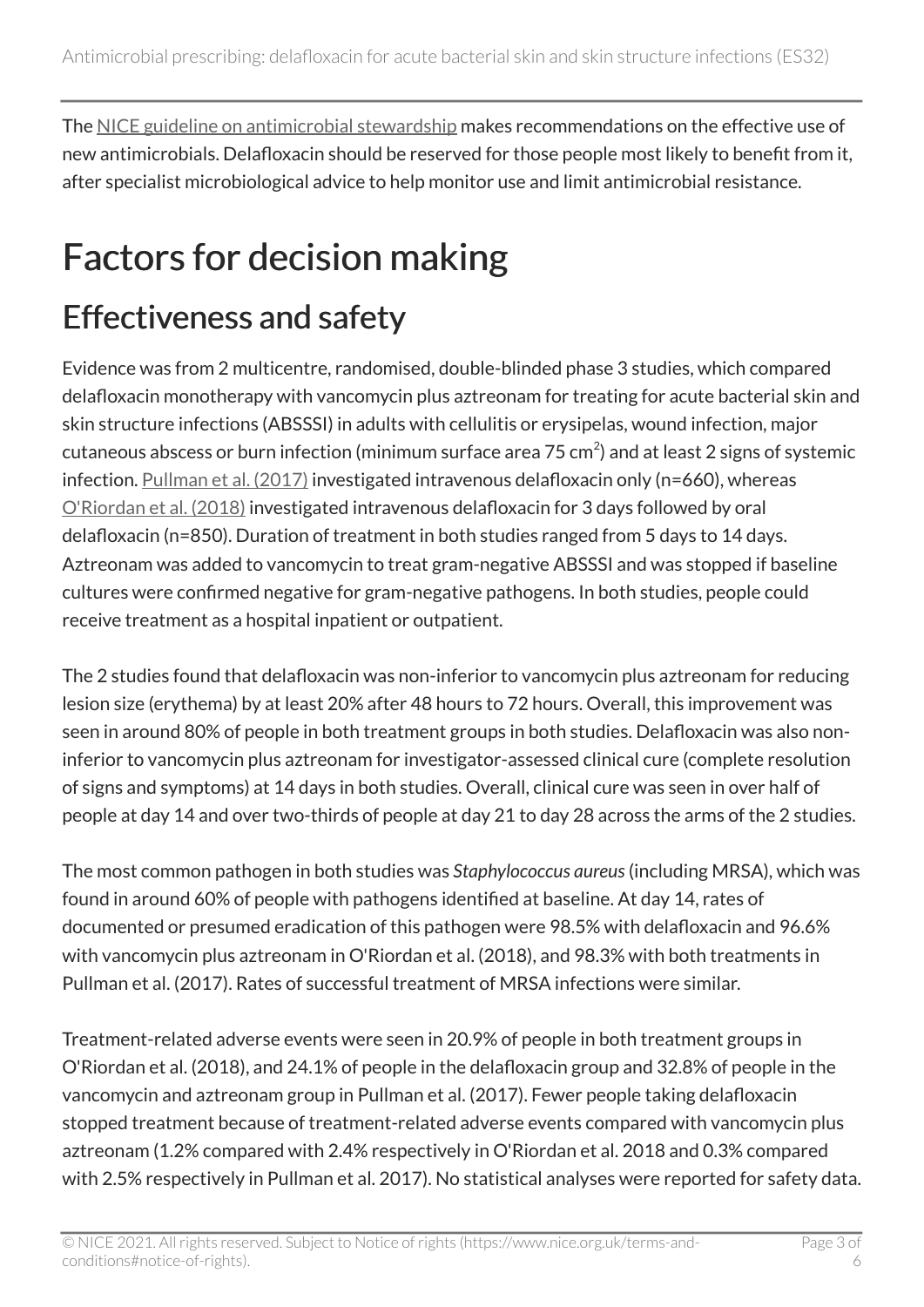The [summary of product characteristics for delafloxacin](https://www.medicines.org.uk/emc/product/11481/smpc) states that the most common adverse drug reactions reported with delafloxacin in phase 2 and 3 studies in ABSSSI were diarrhoea and nausea (6.9% and 7.8%, respectively), which were mild to moderate in intensity. Other common adverse reactions (in between 1 in 10 people and 1 in 100 people) were fungal infection, headache, vomiting, hypertransaminasaemia (raised liver transaminases), pruritus and infusion site reactions.

Regarding *Clostridioides difficile* (*C. difficile*) diarrhoea, the [European Public Assessment Report](https://www.ema.europa.eu/en/medicines/human/EPAR/quofenix)  [\(EPAR\) for delafloxacin](https://www.ema.europa.eu/en/medicines/human/EPAR/quofenix) notes that no relevant signal could be identified for delafloxacin based on pooled and individual study data. Across the studies, 1 person had *C. difficile* infection but was previously treated with co-trimoxazole and clindamycin (O'Riordan et al. 2018).

In March 2019, the MHRA recommended prescribing restrictions and precautions for fluoroquinolone antibiotics because disabling, long-lasting or potentially irreversible adverse reactions affecting musculoskeletal and nervous systems have been reported very rarely. Warnings include stopping treatment at first signs of a serious adverse reaction (such as tendonitis), prescribing with special caution for people over 60 years and avoiding coadministration with a corticosteroid [\(MHRA drug safety update\)](https://www.gov.uk/drug-safety-update/fluoroquinolone-antibiotics-new-restrictions-and-precautions-for-use-due-to-very-rare-reports-of-disabling-and-potentially-long-lasting-or-irreversible-side-effects). In September 2020, the [European Pharmacovigilance](https://www.ema.europa.eu/en/committees/pharmacovigilance-risk-assessment-committee-prac) [Risk Assessment Committee,](https://www.ema.europa.eu/en/committees/pharmacovigilance-risk-assessment-committee-prac) which is the European Medicines Agency (EMA) committee responsible for assessing and monitoring the safety of human medicines, reported that fluoroquinolones are associated with heart valve regurgitation or incompetence, cervical artery dissection, and aortic aneurysm and dissection [\(EMA/PRAC/458924/2020\)](https://www.ema.europa.eu/en/documents/prac-recommendation/prac-recommendations-signals-adopted-31-august-3-september-2020-prac-meeting_en.pdf). The possibility of class effects of fluoroquinolones cannot yet be excluded for delafloxacin (EPAR).

#### Limitations of the evidence

The participants included in the studies were mostly under 65 and of white ethnicity, and the incidence of diabetes was lower than in the general population. Therefore, the study populations may not be representative of people who are most likely to have a severe skin infection, such as older adults and people with diabetes (who often have impaired vascular profusion).

Most of the people in the studies had severe cellulitis or erysipelas, abscesses and wound infections. Few participants had burn infections or surgical site infections. People with human and animal bites, diabetic foot infection, osteomyelitis, decubitus ulcer and certain other infections were excluded from the studies. Only around a fifth of participants had previously used another antibiotic (type not reported).

Delafloxacin has been compared only with vancomycin and aztreonam, which is not a standard treatment option in the UK. The NICE antimicrobial prescribing guideline on cellulitis and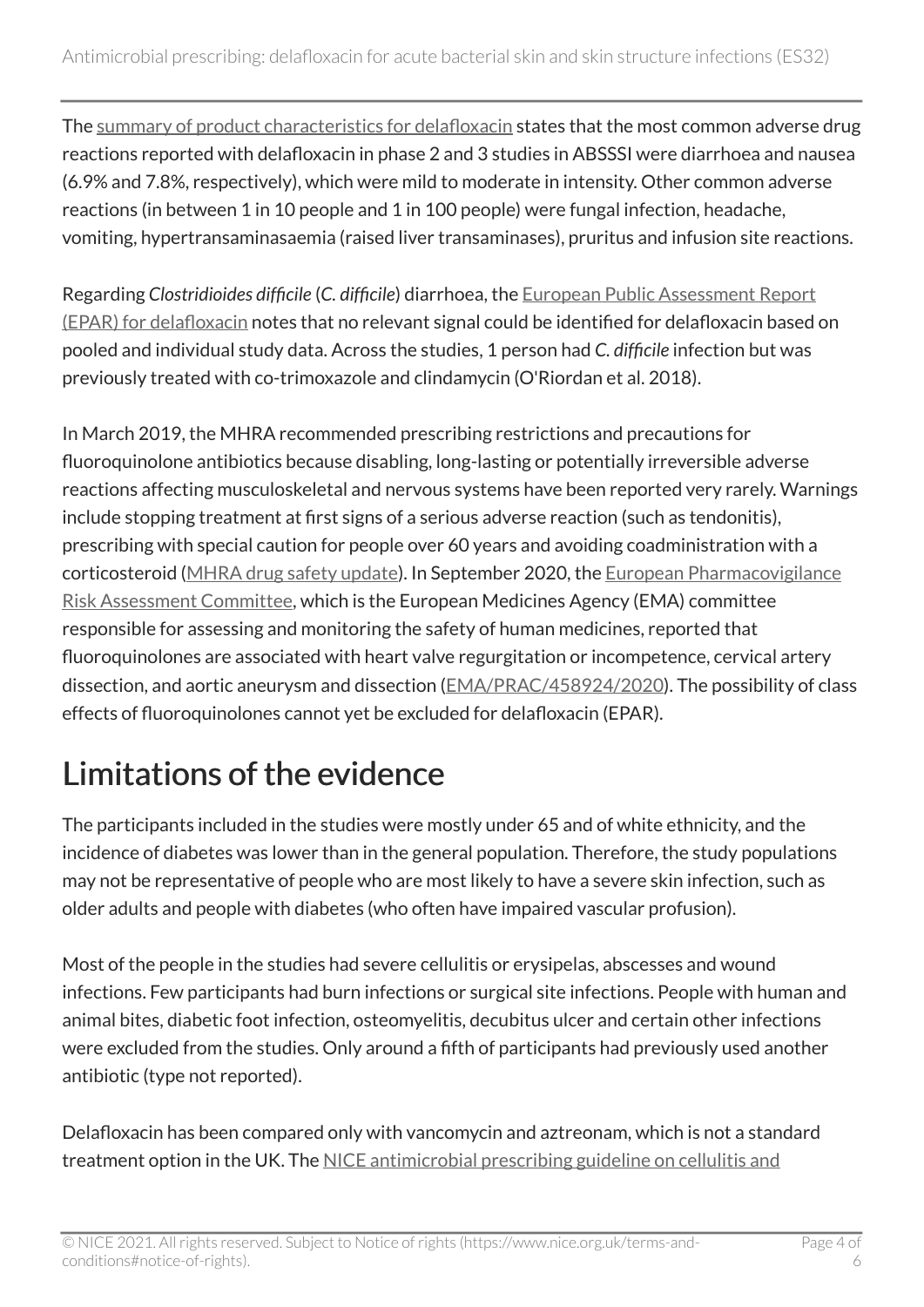[erysipelas](https://www.nice.org.uk/guidance/ng141) recommends vancomycin as an option only when MRSA is suspected or confirmed. Aztreonam is not a treatment option in the guideline. The EPAR considered vancomycin to be an acceptable comparator for delafloxacin because of the proportion of MRSA pathogens identified in the studies (21.0% and 34.5%). Aztreonam was added for treating gram-negative ABSSSI and was stopped if baseline cultures were confirmed negative for gram-negative pathogens.

The EPAR states that, although delafloxacin potentially has a better safety profile than other fluoroquinolones because of its different chemical structure, this has not yet been proven.

#### Person-centred factors

Delafloxacin infusion is administered intravenously every 12 hours, over 1 hour. As in the studies, it is likely to be used in a hospital setting for people with severe infections. Specialists advised that it is likely to be considered when other antibiotics cannot be used; for example, in people with multiple allergies and intolerances (including severe penicillin allergy) and renal failure, people taking other medicines that interact with the standard antibiotic options, or in people who develop myelosuppression with linezolid. It does not need weight-based dosing or drug monitoring, which may mean fewer blood tests for people with ABSSSI than with some other intravenous treatments.

There is no direct evidence to support using oral delafloxacin alone for ABSSSI, but delafloxacin infusion may be switched to delafloxacin tablets at the prescriber's discretion. The 300-mg infusion and 450-mg tablet formulations are bioequivalent. People are likely to prefer switching to oral treatment because of the ability to return home, ease of administration and convenience compared with ongoing intravenous treatment.

[Public Health England's start smart – then focus guidance](https://www.gov.uk/government/publications/antimicrobial-stewardship-start-smart-then-focus) and the [NICE guideline on antimicrobial](https://www.nice.org.uk/guidance/ng15/chapter/1-Recommendations) [stewardship](https://www.nice.org.uk/guidance/ng15/chapter/1-Recommendations) recommend that intravenous antibiotic prescriptions should be reviewed at 48 hours to 72 hours, documenting response to treatment and any available microbiology results to determine if the antibiotic should be continued or switched to a narrower spectrum or an oral antibiotic.

#### Antimicrobial resistance

Delafloxacin is a new antimicrobial, so data on resistance and the impact on clinical practice in the UK are limited. Information on resistance can be found in [Public Health England's antimicrobial](https://fingertips.phe.org.uk/profile/amr-local-indicators)  [resistance local indicators](https://fingertips.phe.org.uk/profile/amr-local-indicators).

The EPAR notes that development of resistance to delafloxacin is a concern and should be closely